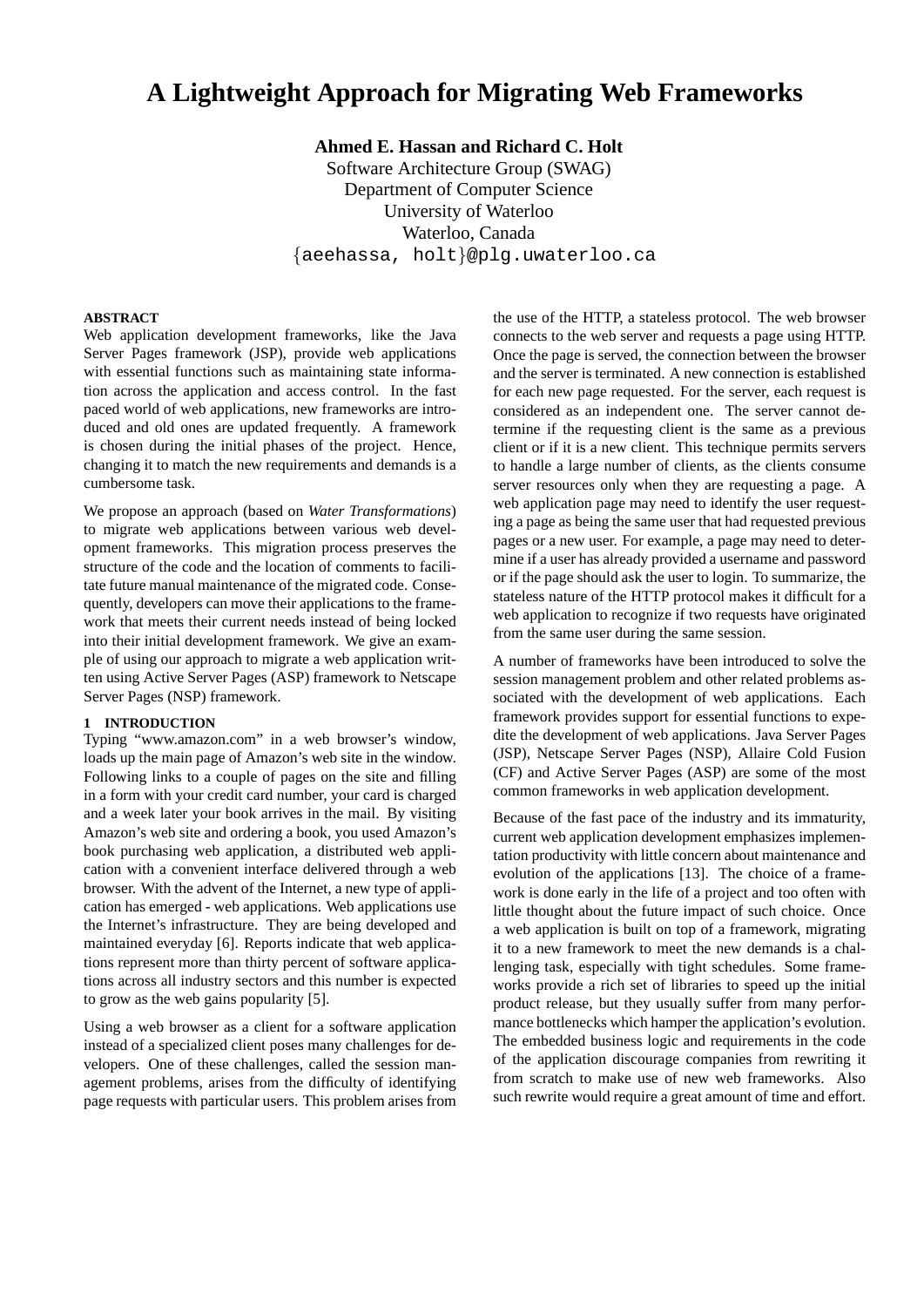Therefore, applications need to be migrated to new frameworks when their current framework is no longer supported or if it lacks new technology features (such as the recent need for migration from ASP to ASP.Net - the latest version of Active Server Pages).

In this paper, we propose an approach to migrate from one web development framework to another, in particular we show an example of migrating a web application from the ASP to the NSP framework. The approach aims to ease future maintenance of the migrated code by preserving the structure of the code and the location of the comments in the migrated code. The approach is largely automated and robust. It marks code segments that it fails to migrate so developers would review the marked segments and manually migrate them. The approach – *Water Transformations* is an extension of *Island Grammars* [20], which have been previously used for reverse engineering, software understanding, and impact analysis of traditional [24, 26] and web based legacy software systems [15]. static vice and returned to the returned to the returned to the rest of the rest of the rest of the rest of the rest of the rest of the rest of the rest of the rest of the rest of the rest of the rest of the rest of the r

Through our approach, developers can move their applications to the framework that meets their current demands instead of being locked in their initial development framework.

#### **Organization of Paper**

The rest of this paper is organized as follows. Section 2 describes web application frameworks. Section 3 presents our migration process, introduces the concept of *Water Transformations* and explains how we use them to ease the migration of multi-lingual software systems. Section 4 gives a detailed example of the migration using the formal approach presented in the previous section. Section 5 explains the technique and tools used to automate the code migration part of the process. Section 6 compares our work with other research projects and industrial tools which address similar problems. Section 7 draws conclusions from our work and proposes future directions.

#### **2 WEB APPLICATION FRAMEWORKS**

A web application framework provides support for the essential functions pertaining to the development of a web application, notably programming language support and a set of built-in objects (an object model).

A Web application is composed of active pages and static pages. Static pages are written in pure HTML. Active pages are like static pages but they contain *active* control code written in languages such as VBScript, Java, and JavaScript. The HTML tags are used to layout the data on the screen, and the control code uses the functionalities offered by the framework to customize the web page. Figure 1 shows an example of an active page written in VBScript.

When the client requests a static page, the server returns the page without modification. When the client requests an active page, the server preprocesses it. The control code is executed and the result of the execution is merged with the

| 1: <html><title>Main Page</title></html>                                                        |
|-------------------------------------------------------------------------------------------------|
| 2: <% If Session("LoggedIn") Then 'User already logged in %>                                    |
| 3: Welcome                                                                                      |
| 4: <% Response.Write(Session("username")) %><br>5: to your account, to display balance          |
|                                                                                                 |
| <a href="balance.asp">click here</a>                                                            |
| 6: <% Else 'User needs to login %><br>7: Please login first, <a href="login.asp">click here</a> |
|                                                                                                 |
| 8: <% End If %>                                                                                 |
| 9:                                                                                              |
|                                                                                                 |

**Figure 1:** Example ASP File

example shown in Figure 1 will appear as a page entitled Main Page, when viewed in a browser. The page will either welcome the logged-in user or ask the user to log into the system.

Whereas web frameworks permit the embedding of control code in HTML, other technologies such as CGI, ISAPI, NSAPI, and Java Servlet take the reverse approach. Active pages written in such technologies are regular programs which use print statements (such as *printf("..")*) scattered through out the code to output the HTML code. We are not concerned with the migration of web applications developed using such technologies, as they are similar to regular application and can be migrated using traditional migration approaches. Instead, we focus on migrating web frameworks where the intermixing of languages (HTML and control language) complicates the adoption of traditional language migration approaches.

## **PROGRAMMING LANGUAGES FOR WEB FRAMEWORKS**

Each web framework has one or several programming languages which are used to express the control sections of active pages. JavaScript, VBScript, ColdFusion, and Java are the most commonly used programming languages.

The Active Server Page (ASP) framework uses VBScript, which is a subset of the Visual Basic language developed by Microsoft Corporation. It is a scripting language that is interpreted and runs primarily on Microsoft Windows. It is a weakly typed language with only one data type (Variant). VBScript is an object-based language that permits developers to specify objects (in terms of methods and properties) but does not support other object-oriented features such as inheritance. No extensive reference manual exists that describes the language in detail. Therefore to develop a migration tool, we examined many systems and code samples written in VBScript so we could infer the language's structure and syntax.

The Netscape Server Pages (NSP) framework uses JavaScript, also called ECMAScript [12], which is an objectbased scripting language and is not a subset of any other language. JavaScript shares many similarities with objectoriented languages such as the Java and C++ languages.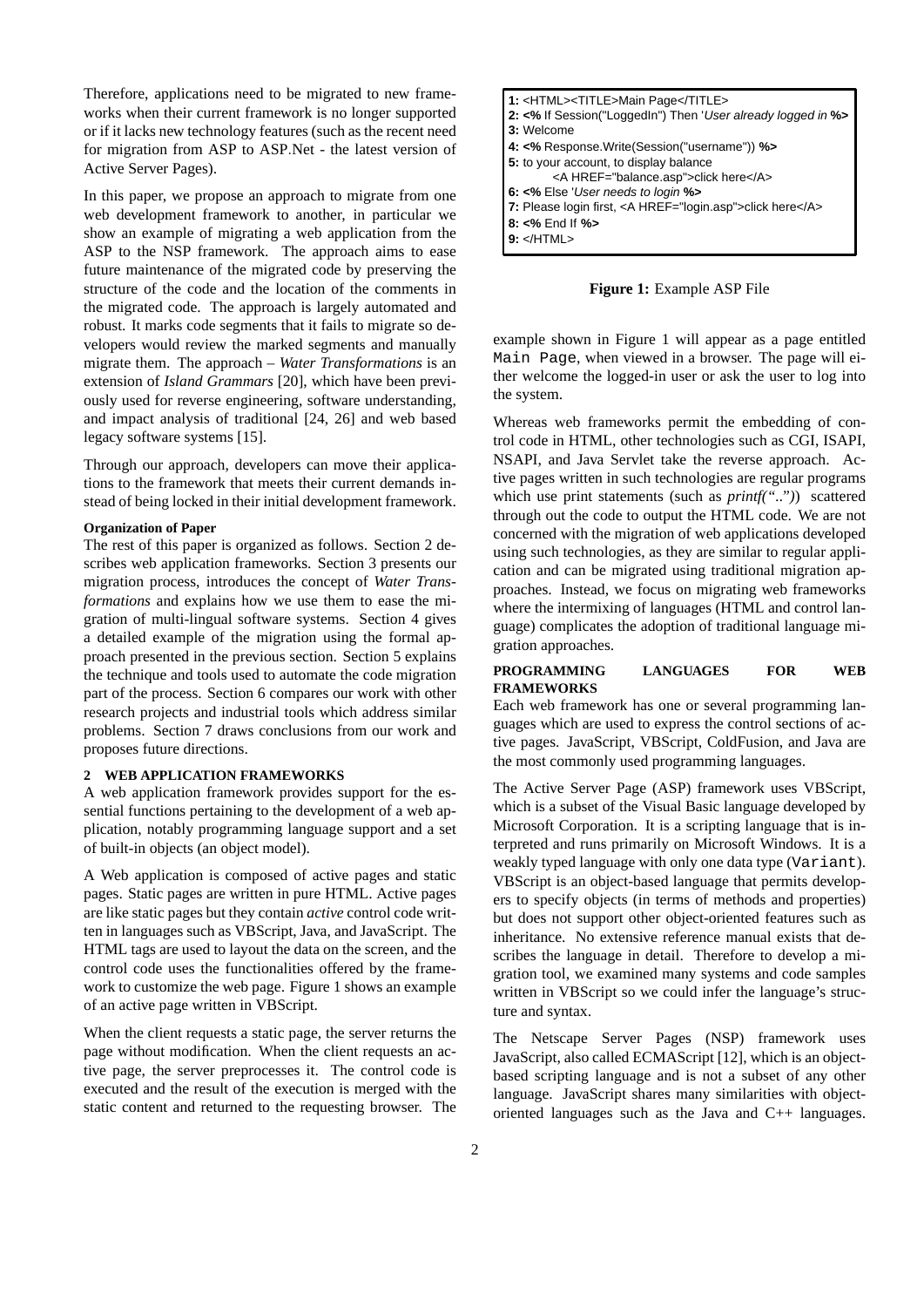New types cannot be defined and it has many built-in data types such as String, Number, Boolean, Object, Array, Null, and Undefined. The language is loosely typed; the data type of variables do not need to be defined ahead of time and conversion between the different data types is done automatically without the need of a cast operator. The data type of a variable is based on the value of the variable at run-time. The language is developed under the control of the ECMA [11] standardization organization. JavaScript is the name of Netscape Corp.'s implementation of the ECMAScript language whereas JScript is Microsoft Corp.'s name. Both implementations are supersets of the ECMAScript language, since they provide extensions specific to the implementing company. The extensions add many built-in objects and provide mechanisms for the language to interact more easily with other components in the NSP framework. The ECMAScript language can be interpreted or compiled.

**1:** <HTML> **2:** <CFOUTPUT>Hello World</CFOUTPUT> **3:** </HTML>

**Figure 2:** "Hello World" Active Page Written in Cold Fusion

ColdFusion (CF) is another web development framework, developed by Macromedia Corp [1]. Whereas JSP and ASP are based on active code embedded in HTML, CF uses a specialized markup language called Cold Fusion Markup Language (CFML) which is embedded in HTML as well. CFML has tags which represent the control flow of a traditional programming language such as <CFIF> or <CFELSE>. Figure 2 shows a program written in the CFML markup language. Finally, Java Server Pages (JSP) framework permits the embedding of active code written in the Java programming language, a strongly typed object-oriented language which shares many similarities with the Modula-3 and C++ languages.

# **A COMMON WEB OBJECT MODEL FOR WEB FRAME-WORKS**

Each language is supported by a set of built-in objects which are provided by each web application framework. These objects abstract the commonly needed functionalities in the development of a web application, such as access to the client's request or the maintenance of the client's state across multiple HTTP requests. Through studying JSP, NSP, ASP, and ColdFusion frameworks, we were able to define a set of common objects across all frameworks (refer to Table 1). Table 2 maps the various objects in our common object model and the built-in objects in the studied frameworks. Through this mapping we can migrate across the various framework builtin objects, as we shall explain later.

# **3 THE MIGRATION PROCESS**

| <b>Object</b><br><b>Name</b> | <b>Purpose</b>                                                                                                                                                                                                                                                                                                                                                                                                                                                                                                                                                                                      |
|------------------------------|-----------------------------------------------------------------------------------------------------------------------------------------------------------------------------------------------------------------------------------------------------------------------------------------------------------------------------------------------------------------------------------------------------------------------------------------------------------------------------------------------------------------------------------------------------------------------------------------------------|
| Request                      | The Request object stores details related<br>to the request originating from the web<br>browser to the web application. The ob-<br>ject contains information entered by a user<br>in a form. The object can also be used to<br>retrieve cookies stored on the client side.                                                                                                                                                                                                                                                                                                                          |
| Response                     | The Response object describes the result of<br>the request sent from the browser. An ac-<br>tive page would write information to the<br>Response object. The information could<br>set a cookie on the client. The information<br>could specify details to be displayed in the<br>browser.                                                                                                                                                                                                                                                                                                           |
| Session                      | The Session object represents the session<br>of a particular user.<br>The session starts<br>when the user's browser requests a page<br>from a web site and terminates after a con-<br>figured timeout period since the last page<br>request. Moreover, a session can also be<br>forcibly terminated when a user wants to<br>logout from an application. A Session ob-<br>ject is used to communicate information<br>across active pages in a web application.                                                                                                                                       |
| Application                  | The Application object represents a global<br>space for the whole web application. A<br>web application starts when the first page<br>in an application is requested by a browser.<br>It ends when the application server is ter-<br>minated. The Application object permits<br>the sharing of information between all ac-<br>tive pages in a particular web application.<br>An Application object may store a variable<br>to count how many users have accessed the<br>application since it started. Also it can be<br>used to pool database connections for reuse<br>by the various active pages. |
| Server                       | The Server object is a global server level<br>object. It is shared among all web appli-<br>cations running on the application server.<br>It stores common configuration properties<br>and state information, such as the memory<br>usage of the server, or the email address of<br>the server administrator.                                                                                                                                                                                                                                                                                        |
| Error                        | The Error object records all errors that oc-<br>curred during the interpretation of an active<br>page by the server. Each active page has an<br>Error object.                                                                                                                                                                                                                                                                                                                                                                                                                                       |

**Table 1:** Common Web Object Model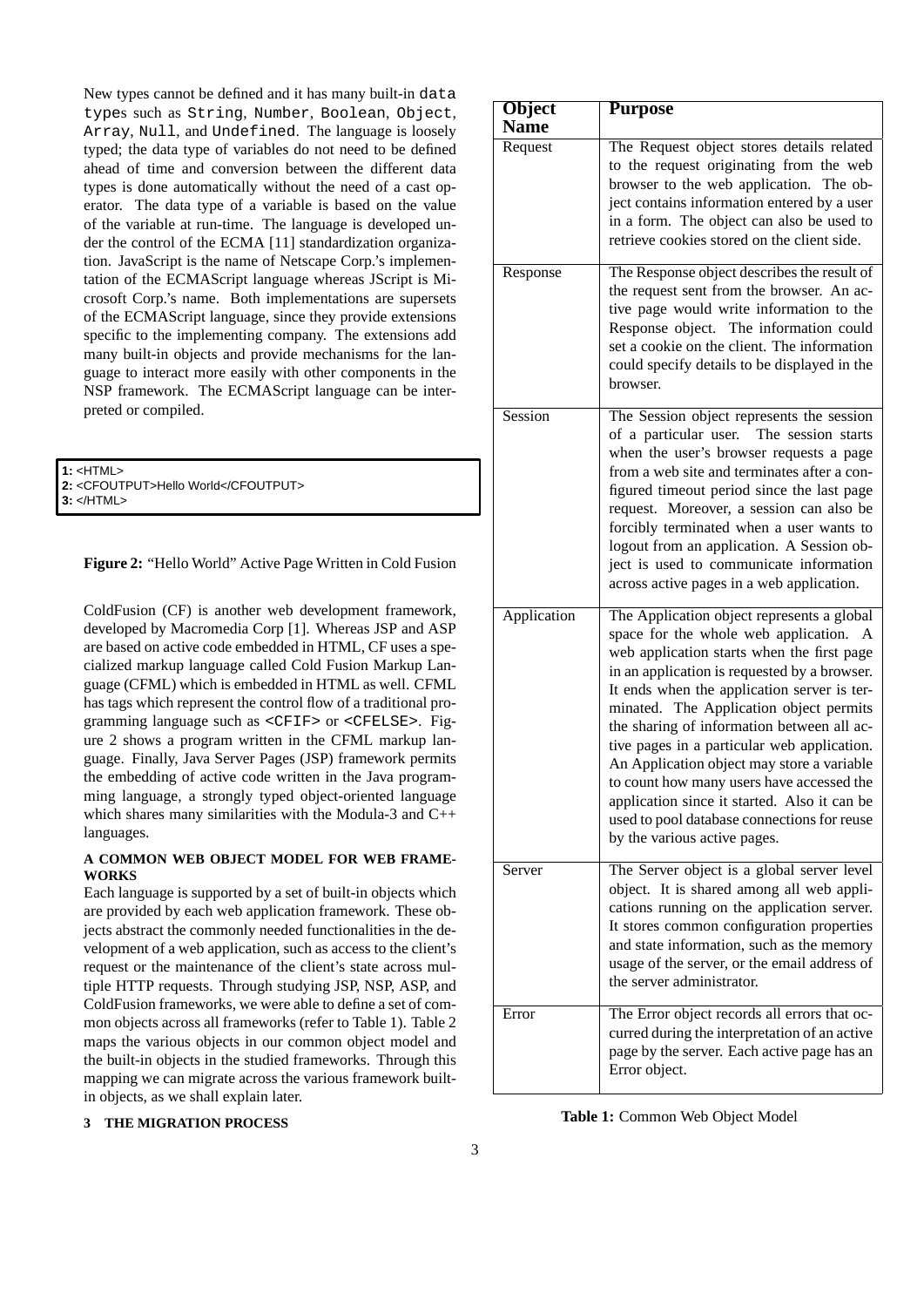| <b>Common</b><br><b>Objects</b>                                                                  | <b>ASP</b><br><b>Objects</b> | <b>NSP</b><br><b>Objects</b> | <b>JSP</b> Objects             | <b>CF</b> Objects               |  |
|--------------------------------------------------------------------------------------------------|------------------------------|------------------------------|--------------------------------|---------------------------------|--|
| <b>Request</b>                                                                                   | Request                      | Request                      | javax.servlet.ServletRequest   | <cfhttpparam></cfhttpparam>     |  |
| <b>Response</b>                                                                                  | Response                     |                              | javax.servlet.ServletResponse  | $\langle$ CFOutput $\rangle$    |  |
|                                                                                                  |                              |                              | javax.servlet.jsp.JspWriter    |                                 |  |
| <b>Session</b>                                                                                   | Session                      | Client                       | javax.servlet.http.HttpSession | <cfapplication></cfapplication> |  |
|                                                                                                  |                              |                              |                                | <cfcookie></cfcookie>           |  |
| <b>Application</b>                                                                               | Application                  | Project                      | javax.servlet.ServletContext   | <cfapplication></cfapplication> |  |
| Server                                                                                           | Server                       | Server                       | javax.servlet.ServletContext   | $\langle CFR$ egistry>          |  |
|                                                                                                  |                              |                              | javax.servlet.ServletConfig    |                                 |  |
| <b>Error</b>                                                                                     | ASPError                     | Ssis onError                 | java.lang.Throwable            | $\langle$ CFError $>$           |  |
| 1. NSP does not encapsulate Response related methods in their own object; instead they reside in |                              |                              |                                |                                 |  |

the global namespace.

**Table 2:** ASP, NSP, JSP and CF Object Models Mapped to the Common Web Object Model

This section presents our process for migrating web application to a new framework. As described in the previous sections, web applications contain two types of pages: active pages, and static pages. Static pages do not contain any control code; thus they are framework independent and are not processed during our migration process. Instead, we focus on migrating active pages, which contain control code that is framework and language dependent.

Web applications range from simple static application (such as a personal web site, a home page) to sophisticated ecommerce ones (such as *Amazon.com*, *eBay.com*). Whereas a large number of tools have been proposed to assist in building web sites, these tools either focus on building static application with little control code in them or on building business applications that follow well defined business flows [29]. They fail to provide the flexibility and support needed to build large scale industrial level applications. Web developers tend to build and maintain such large applications without using such rapid development tools [13, 14].

To keep up with the changing needs of users, it is common for the migrated code to undergo repeated changes – adding new features, enhancing old ones, or fixing bugs. Thus an automated migration process which produces unreadable code with comments stripped out of the original application is not an acceptable solution as the migrated application will be manually maintained and evolved under the new framework. Furthermore, the user interface of the application, which is defined using the HTML code intermixed with the active code, should not be altered as the application is migrated to a new framework. The users of the application should not notice user interface changes.

We define two main objectives for our migration process:

- 1. The migration process should ensure that HTML code in the migrated application, remains in the same location relative to the control code in the original application. The user interface should not be affected by the use of a different programming language or a different development framework.
- 2. The migration process ensures that all comments in the migrated code remain in the same locations relative to the original source code, so developers can still easily maintain the migrated application manually.

#### **Island Grammars**

In contrast to regular applications written in a single programming language, web application contain a variety of languages intermixed inside each active page. This intermixing of control code, comments inside the control code, and HTML tremendously increases the complexity of parsing such pages. In our previous work [15], which concentrated on visualizing web applications, we dealt with the existence of multiple sections written in different programming languages inside of a single source file by choosing to extract only the entities which we are interested in visualizing.

Each processed file is viewed as an ocean of tokens – we define two types of tokens "interesting" and "uninteresting" tokens. We examine consecutive interesting tokens (islands of interest) using set of extractors based on grammars for each island of interest (control code islands, HTML islands, etc.). Each extractor processes the source file and locates the subsections (islands) of interest in the file. Once these islands are located, the appropriate parse is performed to ex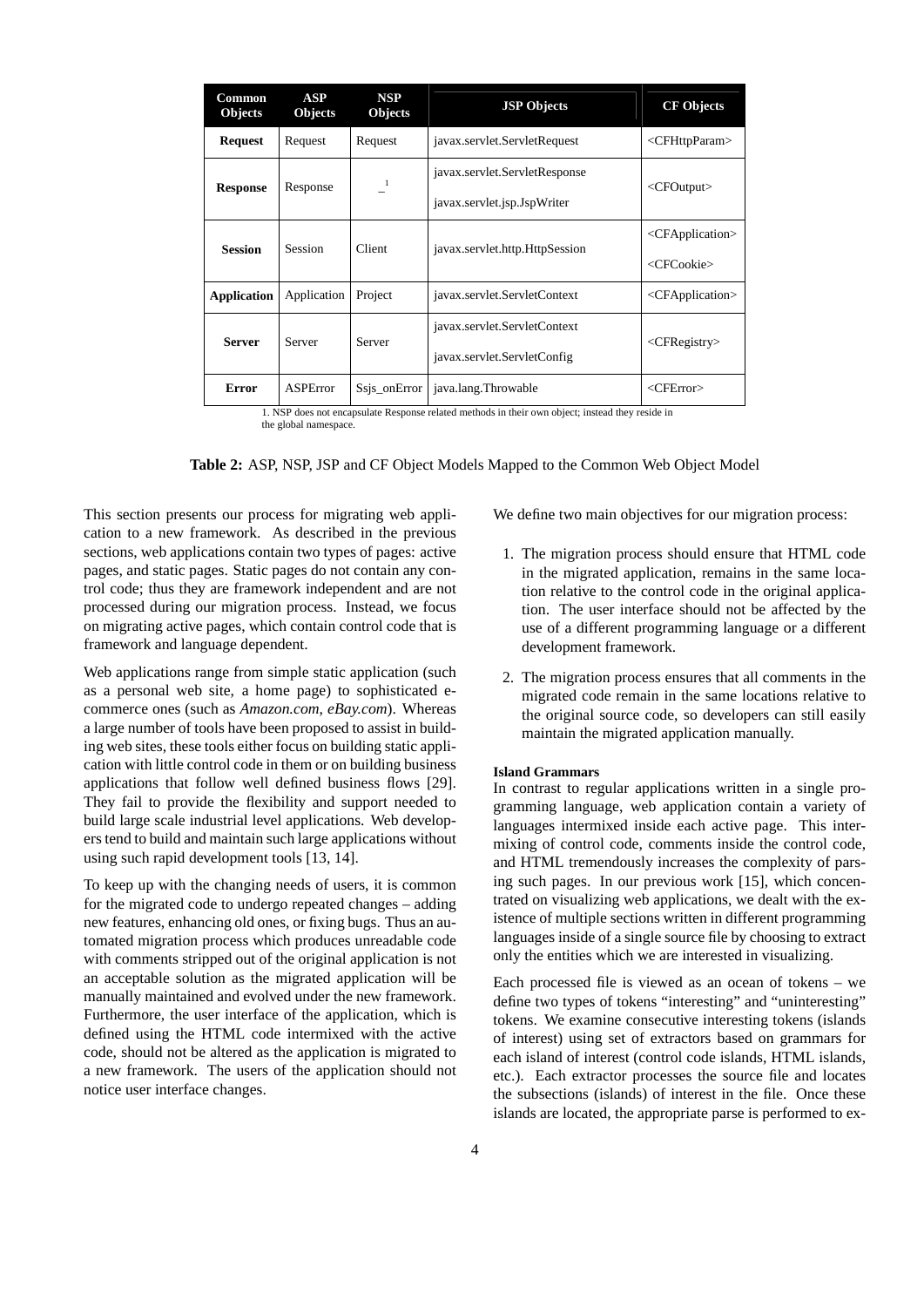tract the information. For example if we define the HTML code as being our interest island, then all the control code tokens become water that is ignored by our parsers. Looking at Figure 1, lines 1, 3, 5, 7, and 9 would be islands and the other lines would be water.

The use of island grammars speeds up the parsing process, as island grammars are much smaller than full language grammars and we do not need to maintain complex details about the full parse tree. Island grammars are as well more robust and can recover from simple syntax errors as they only specify in detail small sections of the language and not the whole language.

**Definition:** An **Island Grammar** is a grammar which contains two types of productions: a) productions which describe constructs of interest (*Islands*), and b) liberal productions which catch the remaining uninteresting sections (*Water*).

Formally, for a context free language (CFL)  $L_G$ , a context free grammar (CFG) G, such that  $L(G) = L_G$  is defined as  $G = (V, \Sigma, S, P)$ , where

- 1. *V* and  $\Sigma$  are finite sets with  $V \cap \Sigma = \emptyset$ : *V* is the set of variables or nonterminal symbols, and  $\Sigma$  is the alphabet of terminal symbols (terminals)
- 2.  $S \in V$  is the *start* symbol; and
- 3. P is a finite set of productions or grammar rules of the form  $A \to \alpha$  where  $A \in V$  and  $\alpha \in (V \cup \Sigma)^*$ .

We define an *Island Grammar*  $G_I = (V_I, \Sigma_I, S_I, P_I)$  for a set of constructs of interest  $I \subseteq \Sigma^*$  such that  $\forall i \in I$ , S  $\Rightarrow$  \*  $s_1$ *is*<sub>2</sub>, where  $s_1$  and  $s_2 \in \Sigma$  and  $s_1$ *is*<sub>2</sub>  $\in L_G$ . This definition ensures that the island grammar is more liberal than the original grammar *i.e.*  $L(G) \subseteq L(G_I)$ . Therefore  $G_I$  can parse correctly text that is not valid under G. As the input of the migration process is valid under  $G$ , we do not have to be concerned about this fact. A more complete analysis of island grammars is available in [25].

#### **Water Transformations**

Whereas *Island Grammars* are used to perform lightweight understanding of large code bases, they are not capable of performing powerful language transformations/migrations. As the generated parse tree is restricted to the island (areas of interests), the transformations can only be done on very simple/local areas inside the islands of interests [24]. This limits the usefulness of Island grammars in migrating web applications; while keeping the HTML interface of the application and the code comments intact relative to the migrated code. To accomplish this task, we identified three different alternatives:

1. **Filtering Uninteresting Code:** Remove all the HTML and control code comments from an active page, perform the language/framework migrations, then re-insert the HTML and code comments. In [8] the authors propose a similar approach to handle comments during the migration of a legacy COBOL system. Their approach removes the comment from the legacy code, performs the migration, then re-inserts comments using a modified diff algorithm which compares the pre-migration code and the post-migration code; and attempts to reinsert the comments in the appropriate locations.

We choose not to use this approach because the extensive intermixing between HTML code, control code, and comments in a single active page file would increase the complexity of the proposed diff algorithm.

2. **Grammar Extension:** An alternative approach is to extend the grammar of the control code language to support the intermixing the HTML code, comments, and control code. For example to migrate from JavaScript to VBScript, we would extend the JavaScript and VB-Script language grammars to support the embedding of HTML code and comments in the generated parse tree. Furthermore, we would have to define rules to specify how these new comment and HTML tokens will be processed during the language transformation.

We decided not to adopt this approach. The complexity of extending each programming language grammar to support such intermixing is too high, it would require a good understanding of the grammars of each language, and a good experience in crafting such complex grammars. Furthermore, this would increase the complexity of the grammars resulting in a slowdown of the migration process.

3. **Water Transformations:** We opted to adopt *Water Transformations*, as a new technique to migrate multilingual source code bases. The approach is more light weight. The complexity of developing the transformation technique is much simpler than the other two described approaches, since the approach unifies the various languages into one language.

We now explain *Water Transformations*. Given a file that has a large intermixing of different languages (comments, HTML, and control code), we define an *Island Language*. The island language is the language we are interested in migrating. For our case that would be the control code languages, such as JavaScript, or VBScript. Following the same analogy as *Island Grammars*, the rest of the tokens are considered as *Water*. We now define *Water Transformations*, which are code transformations that convert water tokens to special islands. These new special islands follow the syntax of the island language (in our case the control code language). Once we apply these *Water Transformations* to the input file, the result is a valid file in the language of the island language with no Water (uninteresting) tokens left.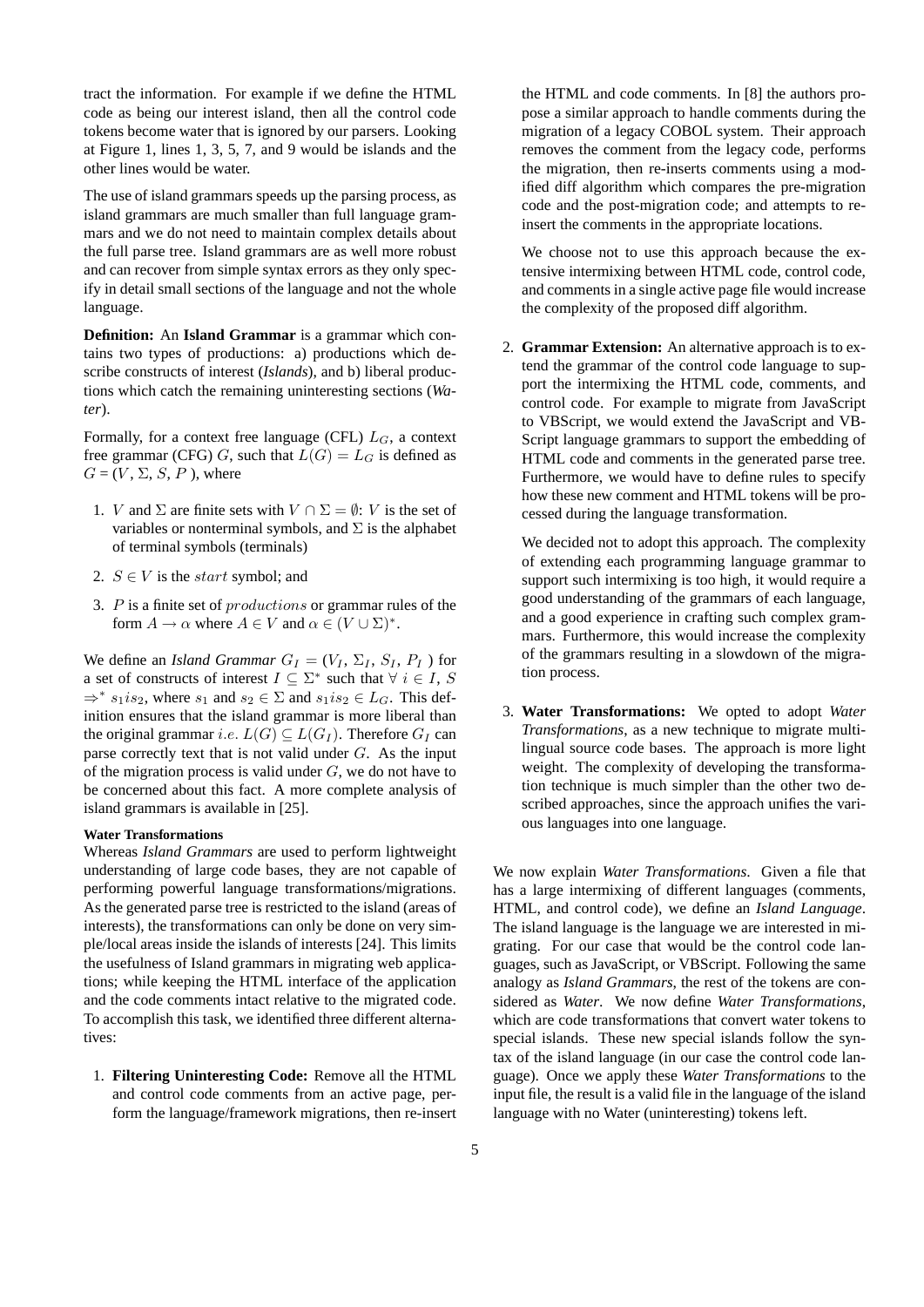We then perform the migration using the grammar of the island language. The migration can be performed by any technique described in the vast literature of language migration such as [4, 21, 22, 28, 30, 32, 33, 35].

After the migration is performed, the inverse of the water transformations is applied on the output to revert the special islands back to water. The final output is a migrated file with the location of the HTML code and source comments left constant relative to the location of the newly migrated control code.

**Definition:** We define the **Water Transformation**  $T_W$ , as the transformation that maps each set of consecutive tokens  $(s_i)^*$  in the input file to  $A_j$   $(i.e.$   $(s_i)^* : \xrightarrow{T_W} A_j$ , where  $\forall i$ ,  $(s_i)^* \nsubseteq L(G_I); \forall j, A_j \subseteq L(G_I);$  and  $j \in \{1, ..., n\}$ , where n is the number of independent consecutive streams of tokens  $(s_i)^*$  in the input file.

In simpler terms, each continuous stream of tokens that are not valid in the island language  $((s_i)^* \not\subseteq L(G_I))$  are mapped to A<sup>j</sup> which is valid in the *island language*. For example, during the migration of an active page in ASP to NSP we can transform each stream of continuous HTML code into a call to a dummy function called HTMLCALL(). Whereas the HTML code is not valid code in the VBScript language, HTMLCALL() is valid code in the VBScript langauge.

Using *Water Transformation*, the migration of a software system can be written formally as:

$$
T_W^{-1}(T_M(T_W(Input\_File))),
$$

where  $T_M$  is the migration transformation, which converts from one programming language to the other.  $T_W^{-1}$ , the *Inverse Water Transformation* is defined as  $A_j$  :  $\frac{T_{W}^{-1}}{W}$  $T_M^{-1}(A_j) = (s_i)^*$ . This formula can be extended to as many embedded languages as needed, a more general formula is:

 $T_{W_x}^{-1}(\ldots T_{W_1}^{-1}(T_M(T_{W_1}(\ldots(T_{W_x}((Input\_File)))))))).$ 

In the following section, we present a case study of the migration process and a more detailed example than the abstract examples presented in this section. We use the term *Preprocessing* to indicate the application of the *Water Transformations* and the term *Postprocessing* to indicate the application of the *Inverse Water Transformations*.

# **4 CASE STUDY: AN EXAMPLE OF THE MIGRATION PROCESS**

Figure 3 shows an overview of the migration process. The migration process is divided into four main stages:

- 1. The *Preprocessing* stage removes the HTML code and comments from the active page. These are set aside to be later inserted into the migrated file in the (*Postprocessing* stage). This stage corresponds to the rmHTML and rmComment boxes in Figure 3.
- 2. The *Language transformation* stage translates the active

code from the initial programming language to the programming language used by the target web application framework. The translation is carried out by a program written in TXL [34].

- 3. The *Object model mapping* stage transforms access to objects in the original application framework to the corresponding objects in the target framework. For example, we would map *Response.Write* to *Write* to migrate from the ASP to the NSP frameworks.
- 4. The *Postprocessing* stage reinserts the HTML code and comments that were removed in the *Preprocessing* stage. This corresponds to the addHTML and addComment boxes in Figure 3.

We elaborate these stages in the following subsections.

#### *Preprocessing Stage*

During the *Preprocessing* stage the active page is processed by two Perl scripts:

1. The first Perl script (rmHTML) processes the ASP file and replaces contiguous sections of HTML code with a call to dummy function named HTMLCALL() with a numbered parameter. The removed HTML code is stored in another file in an XML format. This XML file and the numbering is used later to reconstruct the full NSP file. Figure 4 shows the result of this action when processing the active page shown in Figure 1.

| 1: $HTMLCALL(1)$ ;                                     |
|--------------------------------------------------------|
| 2: If Session("LoggedIn") Then 'User already logged in |
| $3:$ HTMLCALL $(2);$                                   |
| 4: Response. Write (Session ("username"))              |
| $5:$ HTMLCALL $(3)$ :                                  |
| 6: Else 'User needs to login                           |
| $7:$ HTMLCALL $(4)$ ;                                  |
| $8:$ End If                                            |
| $9:$ HTMLCALL $(5);$                                   |

## Figure 4: Example ASP File After rmHTML

2. The second Perl script (rmComment) processes the output of the first script; it removes each line of comments in the VBScript code and replaces it with a call to dummy function named COMMENTCALL() with a numbered parameter. The same technique used to reinsert the HTML code is used to reinsert the comment code. The scripts perform some massaging of the source code to reduce the complexity of the grammar used in the following stage to parse the VBScript file. For example, it adds a semicolon at the end of each line of VB-Script and breaks all statements that are separated with  $a$  ":" into separate lines<sup>1</sup>. Figure 4, shows the results

<sup>&</sup>lt;sup>1</sup>VBscript permits multiple statements on the same line if the they are separated by ":"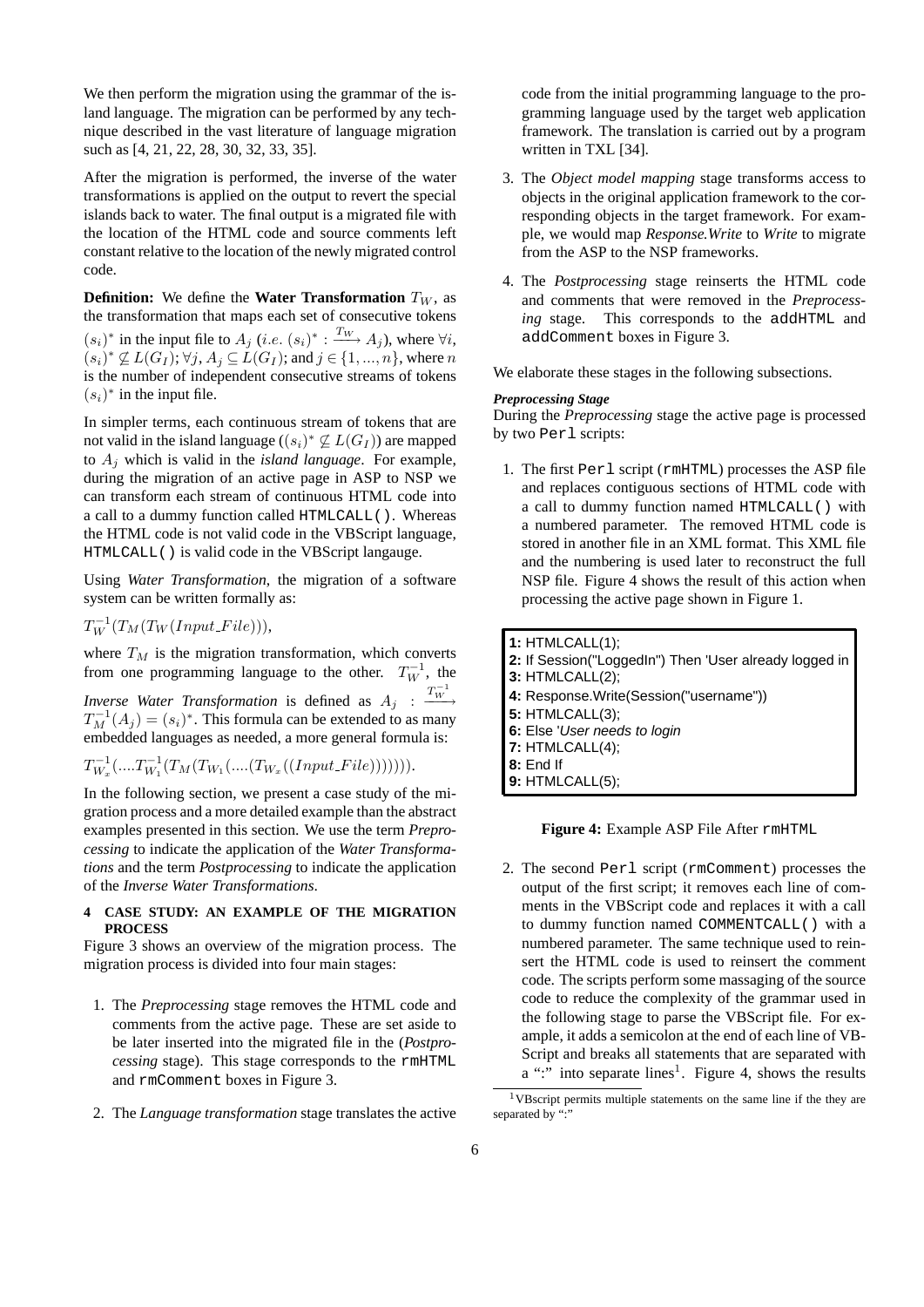

**Figure 3:** Migration Process

after running the rmComment Script.

| 1: $HTMLCALL(1)$ ;                              |
|-------------------------------------------------|
| 2: If Session("LoggedIn") Then; COMMENTCALL(1); |
| $3:$ HTMLCALL $(2)$ ;                           |
| 4: Response. Write (Session ("username"));      |
| $5:$ HTMLCALL $(3)$ ;                           |
| 6: Else; COMMENTCALL(2);                        |
| $7:$ HTMLCALL $(4)$ ;                           |
| $8:$ End If :                                   |
| $9:$ HTMLCALL $(5)$ ;                           |

**Figure 5:** ASP File After rmComment

At the end of the *Preprocessing* stage, the output file contains a valid VBScript program with no comments and with each line terminated by a semi-colon as shown in Figure 5.

As our migration process is performed on each file separately and code changes are only reflected locally in the processed file/code section, our migration process is simple and quite scalable. The location of code segments is not susceptible to large changes during migration, thus the location of HTML and comments remains constant relative to the active migrated code.

*Language Transformation and Object Model Mapping Stages* Once the *Preprocessing* stage is completed, the output is processed by two programs written in the TXL [8, 34] programming language. The TXL programming language is a hybrid functional/rule-based language with unification, implied iteration and deep pattern matching. This language permits us to describe the transformation easily using abstract syntax nodes. Section 5 gives more details about these TXL programs. Figure 6 shows the results of the two TXL programs:

| $1:$ HTMLCALL $(1);$<br>2: If (Client.LoggedIn) { COMMENTCALL(1); |
|-------------------------------------------------------------------|
| $3:$ HTMLCALL $(2);$                                              |
| 4: Write(Client.username);                                        |
| $5:$ HTMLCALL(3);                                                 |
| $6:$ } else { $COMMENTCALL(2);$                                   |
| 7: HTMLCALL(4);                                                   |
| $8:$ }                                                            |
| $9:$ HTMLCALL $(5)$ ;                                             |

**Figure 6:** ASP File After TXL Processing

1. The *language transformation* program translates control code in one language to another, for example from VB-Script code into JavaScript code. Each programming language has its own type system. Although VBScript and JavaScript are both weakly typed, VBScript has only one data type, while JavaScript has multiple data types. In the general case, we would need to determine the data types of each converted variable and map them to the corresponding data type in the target language. Fortunately, the JavaScript interpreter can determine the type of a variable at run-time based on its content. Thus, we do not need to perform type inference analysis. Instead the determination of the data types is left to the interpreter at run-time. Alternatively, to migrate an application which uses the ASP framework to one that uses the JSP framework, a type inference analysis is required as JSP uses a strongly typed language (Java). From our experience in studying web applications [14, 15, 16], we notice that a large percentage of the variables in active pages are of type String. During the migration to strictly typed language, the migration process may simply assume that all variables are of type String since it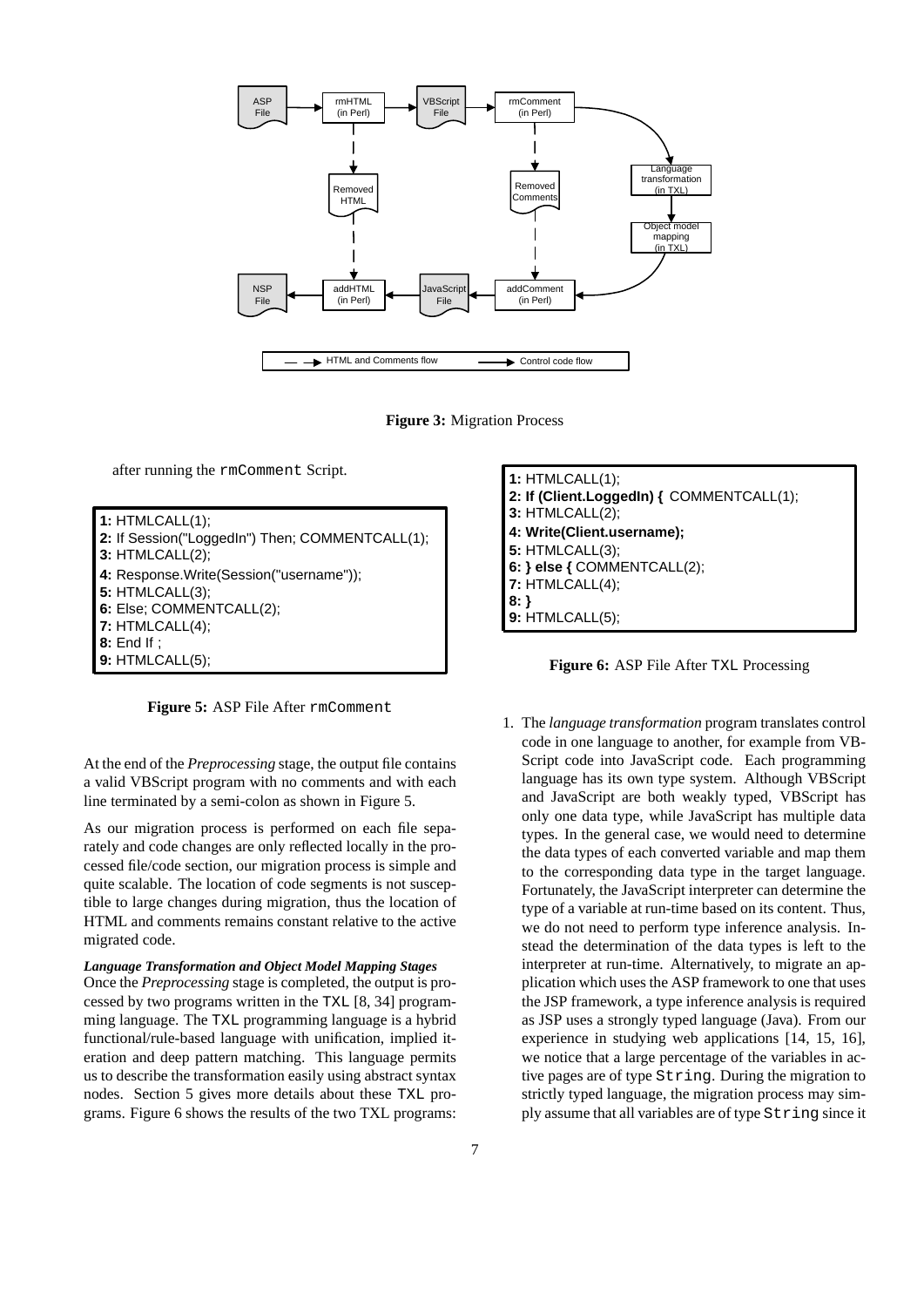is the most used variable type in web applications. The developer will need to examine the result of the migration to JSP and correct the output.

2. The *object model mapping* program examines object references to built-in objects provided by the ASP framework. The program transforms these references to ones to the corresponding built-in objects provided by the NSP framework (see Table 1). For example, during migration of an ASP file to a JSP file, each reference to the Request object is replaced with a reference to javax.servlet.ServletRequest object. Whereas the Table 1 shows high level mappings between object names, the TXL program specifies more accurately the mapping between the various frameworks. The program details the mapping at the level of method names and parameter order and type. In the cases, where no appropriate mapping exists a special token <UNKNOWN> is inserted and manual intervention is needed to correct the output. This TXL program could be extended by declaring new mappings between user defined or special objects. decolors with order operators in the active stress of the active stress of the active page shown in Figure 1. The active page shown in Figure 1. The active page shown in Figure 1. The active page shown in Figure 1. The sh

The input to this stage is a file in a single programming language, namely VBScript, and the output is a file in the JavaScript langauge. The techniques used in this stage are similar to traditional program migration techniques and other techniques from the literature could be adopted. Using such techniques would not have been possible without the previous pre-processing stage which converts the multilingual active page into a single language page. The following stage undoes the Water transformations done in the preprocessing stage.

#### *Post-Processing Stage*

This is the last stage of the migration. Two Perl scripts process the output of the previous stage:

- 1. The addComment script reinserts source code comments that were removed by rmComment script in the pre-processing stage. It scans the input file and replaces each call to the place-holder function COMMENTCALL() with the corresponding comment line stored in the "*Removed Comment*" XML file.
- 2. The addHTML script reinserts the HTML code that was removed by rmHTML script in the pre-processing stage. Calls to the place-holder function HTMLCALL() are replaced with the corresponding HTML code.

Figure 7 shows the results of this last stage of the migration from ASP to NSP frameworks. The <SERVER> tag, shown in Figure 7, is used by the NSP framework to indicate control code in an active page. The active page shown in Figure 7 is

**2: <SERVER>If (Client.LoggedIn) { //** User already logged in**</SERVER> 3:** Welcome **4: <SERVER> Write(Client.username) ; </SERVER> 5:** to your account, to display balance <A HREF="balance.asp">click here</A> **6: <SERVER> } else {** 'User needs to login **</SERVER> 7:** Please login first, <A HREF="login.asp">click here</A> **8: <SERVER> } </SERVER> 9:** </HTML>



#### **5 TXL PROGRAMS**

Our migration process uses the TXL language to express the transformation from one language to another. Since this transformation approach, as used to migrate web applications, is novel; we will present it in some detail in this section. The TXL language is useful for structural analysis and transformation of formal notations such as programming languages, specification languages, structured documents. It was used extensively during the Y2K analysis of COBOL/PL1 programs to repair date problems [10, 7]. It provides high level constructs to build a parse tree of an input program, to specify transformations for the parse tree using tree structure and textual pattern rules, and to emit the transformed parse tree. Each TXL program is composed of three sections:

- Parse tree specification for the input language.
- Parse tree extension for the target language.
- Transformation rules specification.

# **PARSE TREE SPECIFICATION**

The first section of a TXL program defines how the input file should be parsed and outlines the structure of the generated parse tree for the input. This is specified in a BNF like syntax.

The TXL code shown in Figure 8 defines the structure of the IfThenElse for the VBScript language. The keyword opt indicates that the node may not exist in the parse tree. The keyword repeat indicates that the node may be repeated multiple times. The [stmts] non-terminal specifies any valid VBScript statement. The [expression] non-terminal specifies all valid expressions in the VBScript language. Both definitions are given elsewhere and are omitted to improve the readability of the code snippet.

Figure 8 shows that an "If" statement may contain other statements. It may have multiple [ElseIfBody] clauses that may in turn contain more statements. It may have an optional [ElseBody] clause which may contain other statements. The generated parse tree would contain nodes corresponding to the [expression], [stmts], [ElseBody], and [ElseIfBody] non-terminals. Figure 9 shows the generated TXL parse tree when the program in Figure 5 is processed by the TXL program.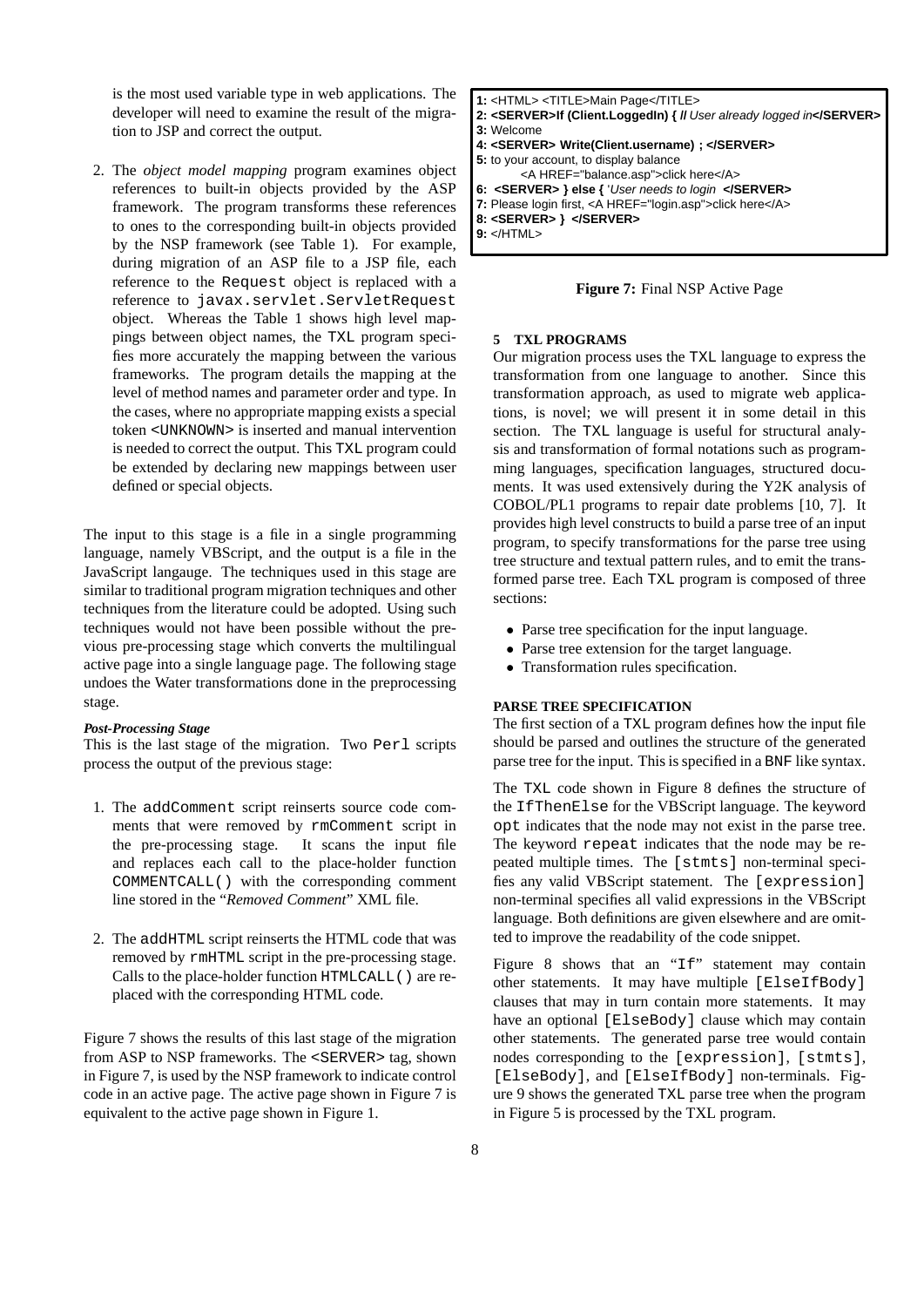

**Figure 9:** Parse Tree for Program Shown in Figure 5



**Figure 8:** Simplified Parse Tree Specification for The IfThenElse Statement in VBScript

# **PARSE TREE EXTENSION**

The second section of a TXL program defines the syntax of the output in the target language. This is used to ensure that the parse tree is a valid parse tree during the execution of all the transformation listed in the TXL program. At the beginning of the transformation, the parse tree is a pure VBScript parse tree. After a couple of transformations, the parse tree is a mixture of a VBScript parse tree and a JavaScript parse tree. At the end - after applying all the transformations, it is a pure JavaScript parse tree. Figure 10 shows the extensions needed to the base VBScript grammar to specify the JavaScript grammar for the IfThenElse statement. In JavaScript the If statement condition expression is enclosed between parentheses. Curly braces are used to delimit the If statement instead of using the END IF keyword. Also the keyword ELSEIF is replaced with the keywords ELSE and IF.

```
redefine IfThenElse_statement
        ...
        | IF ([expression]) [opt { ]
                [opt stmts]
        [opt][repeat ElseIfBody]
        [opt ElseBody]
end define
redefine ElseBody
        ...
        | ELSE [opt { ]
                [stmts]
        [opt]end define
redefine ElseIfBody
        ...
        | ELSE IF ([expression]) [opt { ]
                [opt stmts]
        [opt } ]
end define
```
**Figure 10:** Extension of the IfThenElse Statement to Specify the JavaScript Language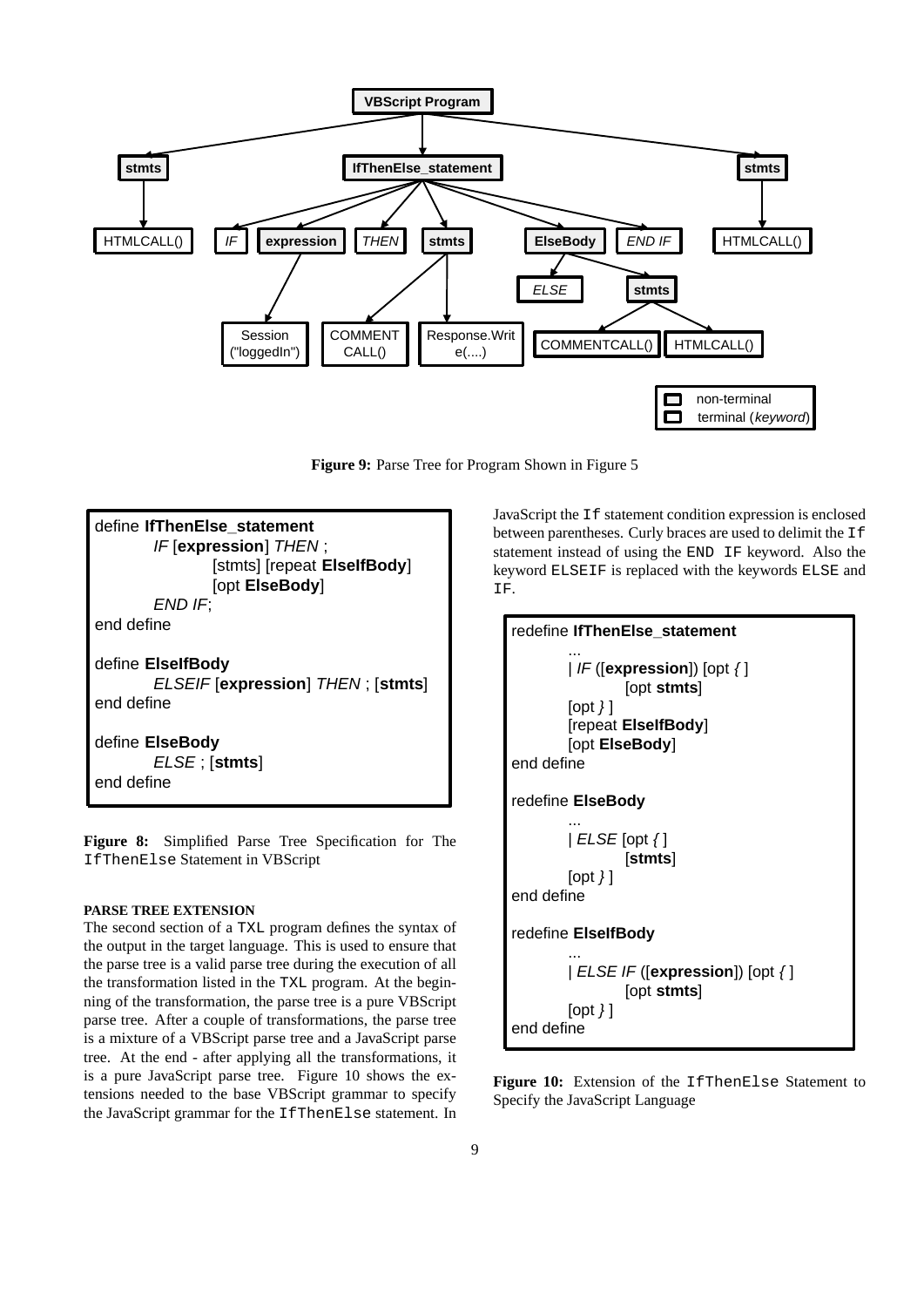# **TRANSFORMATION RULES SPECIFICATION**



Figure 11: Rules to transform the IfThenElse Statement from VBScript to JavaScript

The final section of a TXL program specifies the rules that will transform the VBScript program into a JavaScript program. Each TXL transformation rule must have, at least, one pattern to match and a replacement. A rule has this form:

```
rule name
    replace [type]
          p a t t e r n
    by
          replacement
end rule
```
*Name* is an identifier, *type* is a non-terminal in the parse tree which the rule transforms, *pattern* is a pattern which the rule's input tree must match, and *replacement* replaces the matched *pattern*. If the input tree matches the pattern, the result is the replacement, otherwise the result is the (unchanged) input tree. For example in Figure 11, the VBScript ifthenelse to javascript rule would only match and transform a VBScript If statement. To simplify the specification of the rules, TXL permits the marking of sub-trees in the pattern so they can be repeated in the replacement tree unchanged. In Figure 11 EIB, EB, EXP, and STMTS are examples of such markings.

Each transformation rule is localized to the matched statement and it would not affect other statements. The transformation rules are applied repeatedly on the parse tree until no more rules can be applied.

Figure 12 shows an example of the matching of the VBScript ifthenelse to javascript rule to the parse tree generated for the example input file. The ovals in Figure 12 indicate the matching sub-trees for the nonterminals in the rule specified in Figure 11.



**Figure 12:** Matching Rule in Figure 11 to the parse tree shown in Figure 9

# **6 RELATED WORK**

Migrating web applications between different technologies has been mainly done as a manual process. [19] and [31] present approaches to migrate web application which depend on Enterprise Java Beans (EJB) between application servers built by different companies. [3] describes a case study where a web application developed using windows technologies is migrated to a web application using java technology. Such approach are not automated, are error prone and are cumbersome for developers to perform, since they need to deal with many details that would ideally be automated.

Tools have been proposed to automate or semi-automate the migration [9, 23] of the database access code in a web application. Our approach is not capable of processing complex variations in the database access code between the source and target framework. Nevertheless, we can migrate database access code that is done using built-in framework objects. Thus these approaches complement our work, in particular for applications that use complex database access techniques such as IBM's Net.Commerce.

Since the publication of a preliminary version of this work in [17], a number of commercial approaches have been proposed to automate the migration of web applications. We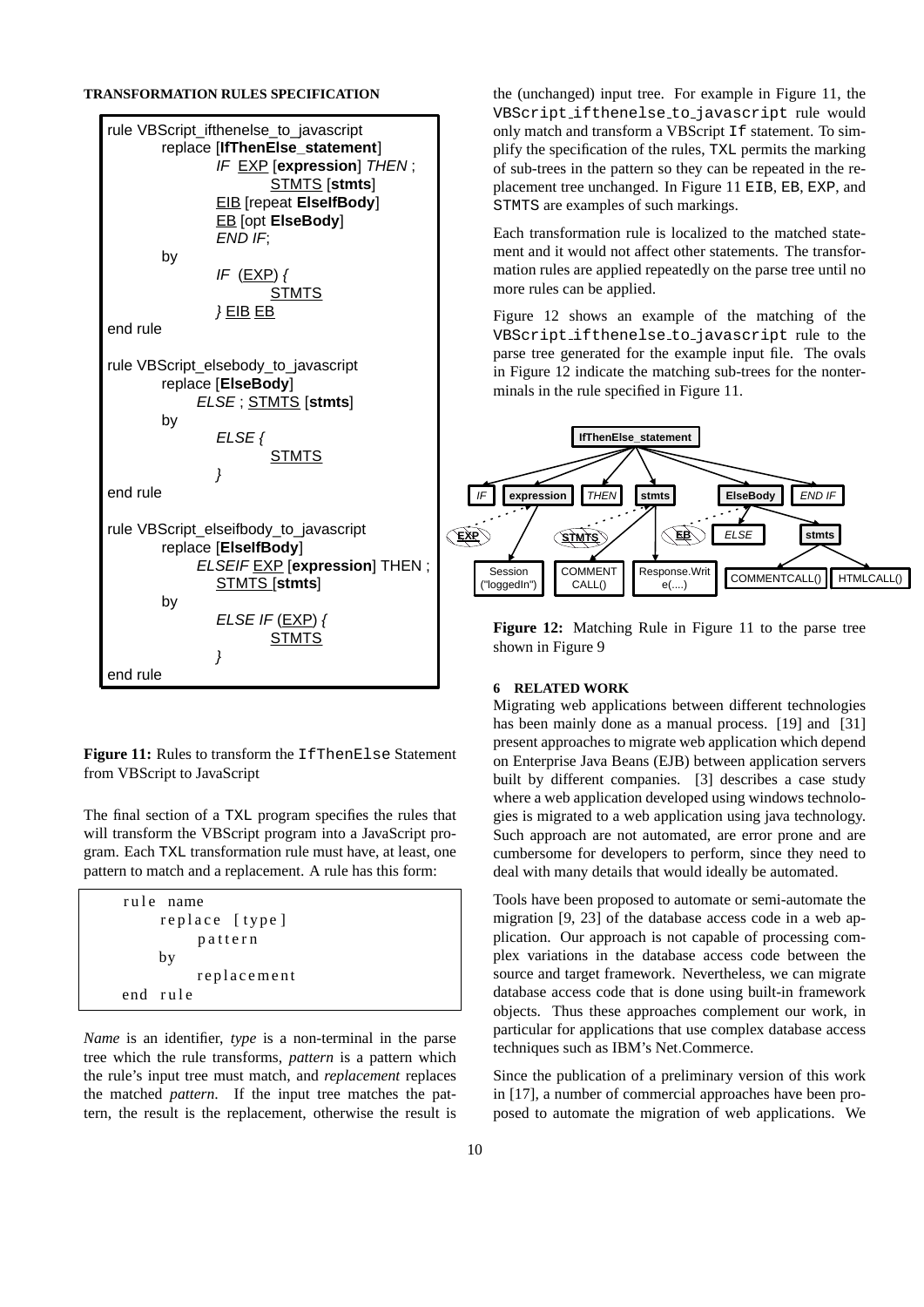briefly contrast these approaches to our work.

To deploy web applications written using Microsoft technologies on Unix platforms, Stryon offers a set of tools which reverse engineer the binaries (ILs) generated by Microsoft's .NET web framework into Java source code [18]. This Java source code along with a set of libraries provided by Stryon enable developers to run .NET web applications using Java technologies. This java source code produced by the application is not easy to maintain, as it is produced from the binary and is missing the documentation and code indentation. The java code may be missing some of the original code as it may have been removed during the optimization phase when the IL code was generated. The Stryon approach assumes that the developer continues using .NET languages to develop the application. The tool is only used to perform the migration for deploying the application on a Unix platform.

Other approaches similar to our approach of migrating the source code of the application have been proposed by Microsoft and by Diamond Edge. Microsoft introduced a migration guide to automate the migration of JSP web applications to the ASP.Net web applications [27]. The guide aims at facilitating the adoption of Microsoft's newly introduced web application framework (ASP.Net) by web developers. The guide defines the migration process into two phases: a functional equivalence migration phase and an optimization phase. The functional equivalence phase is largely automated using a tool which first performs a code analysis to identify any trouble spots in the migration process, then the tool automatically migrates the application. Unfortunately, no details are provided concerning the internals of the tool and the maintenance of comments in the migrated source code. Similarly to our approach, the tool attempts to migrate as much as possible of the application. Failing to do so it inserts tags in the source code for the migration engineer to review the troublesome areas. Once the initial phase is accomplished, the framework focuses on the manual optimization of the newly migrate site to benefit from the features of the ASP.Net platform.

Diamond Edge offers a set of tools (ASP2JSP) to migrate ASP web applications to JSP [2]. The approach followed by Diamond Edge is closely related to our approach. The ASP2JSP tool offers a mapping file to permit the mapping of user defined objects. Comments are not migrated between both applications.

# **7 OBSERVATIONS AND CONCLUSION**

In this paper, we highlighted the risks faced by developers maintaining their web applications as they are locked into their initial development framework. These initial development framework may no longer be supported by the companies who produced them or may no longer suit the current requirements and future needs of a web application.

We proposed a migration approach to permit developers to

migrate their web application to their desired modern framework. The approach has been used successfully to migrate the Hopper News application to NSP. The Hopper News application is a sample web application provided by Microsoft to showcase the ASP framework. It is described in more detail in [15].

Whereas prior migration research focused on migrating regular applications, the migration process of web applications faces additional challenges, in particular, the intermixing of programming languages inside web applications. Instead of proposing a new paradigm for migrating web applications, we focused on reusing prior migration techniques and results. To adopt prior migration techniques, we had to transform web applications from multilingual application to single language applications. We developed a process called *Water Transformations* to perform the transformation to single language applications. We then used traditional migration tools, such as TXL, for the migration. The approach automates error prone and low level migration details. Developers can concentrate on more interesting and complex problems in the migration process. The migration technique aims at easing future maintenance of the migrated code by preserving the structure of the migrated code and the relative position of comments in the generated code.

The *Water Transformations* approach can be used more generally to migrate programming languages that are embedded inside other programming languages (for example to migrate embedded SQL to newer version of SQL) by using the ideas of preprocessing the input file and placing place-holders to be later replaced in the *Postprocessing* stage after the transformations are done.

#### **ACKNOWLEDGEMENTS**

Web applications provided by Microsoft Inc. and Sun Microsystems of Canada Inc. were used to develop the grammar for the VBScript language, as no extensive reference manual describes the language in detail. In particular, we would like to thank Wai-Ming Wong from Sun for his assistance in our study of the web applications. We would also like to thank Thomas R. Dean, James R. Cordy from Queen's University and Andrew J. Malton from the University of Waterloo for introducing the TXL language to us.

# **REFERENCES**

- [1] Macromedia, 2002. Available online at: http://www.macromedia.com/ software/coldfusion/.
- [2] ASP2JSP, The ASP to JSP Converter. Available online at: http://www.diamondedge.com/ products/Convert-ASP-to-JSP.html.
- [3] Best Practices Case Studies: BlueNile.com Building a Gem of a Site with Oracle and Sun. Available online at: http://www.sun.com/third-party/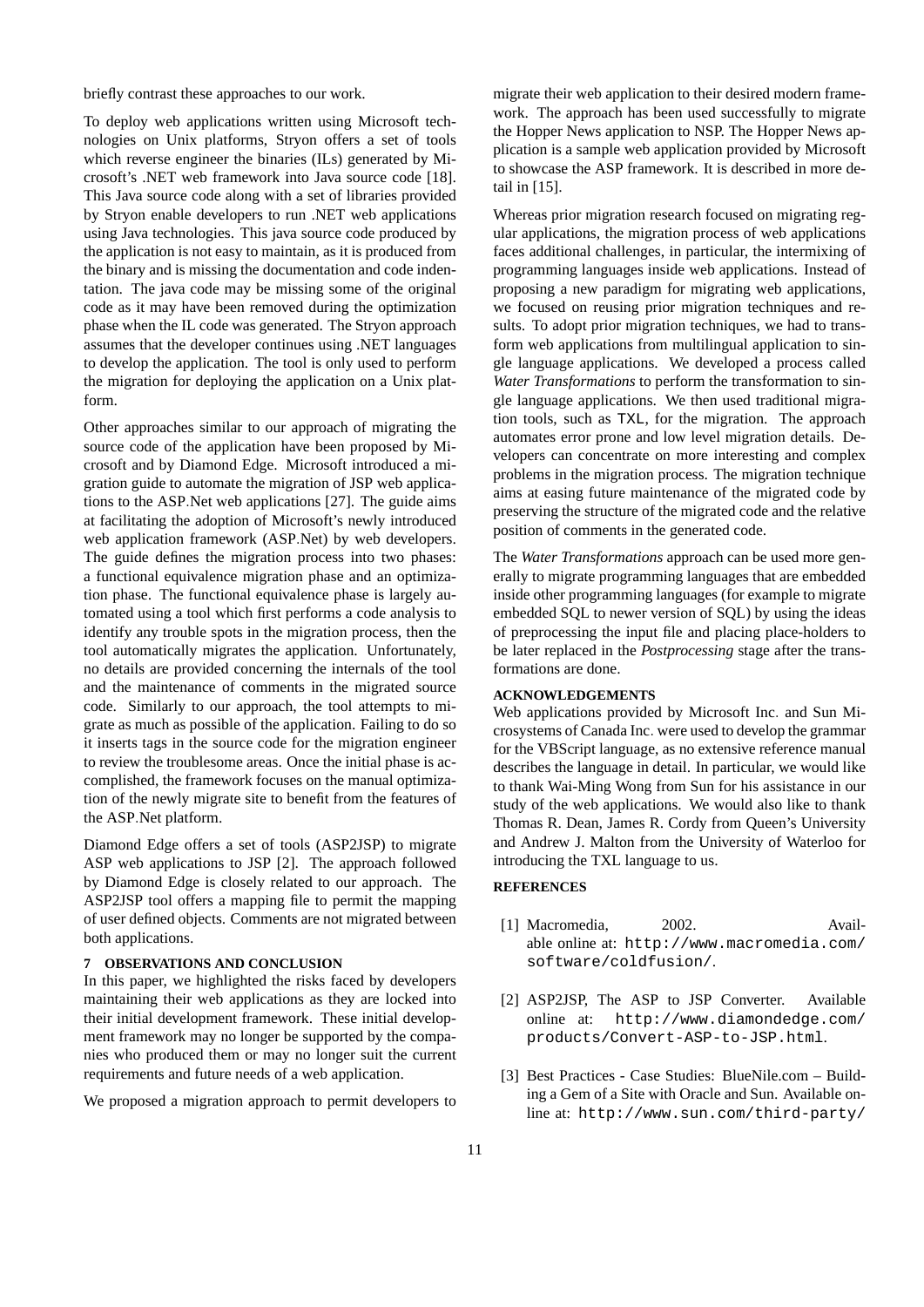global/oracle/success/ BlueNileCaseStudy.pdf.

- [4] A. Cimitile, U. de Carlini, and A. D. Lucia. Incremental migration strategies: Data flow analysis for wrapping. In *5th Working Conference on Reverse Engineering (WCRE)*, pages 59–68, Honolulu, Hawai, Oct. 1998.
- [5] E-business implementation by industy sector, 1999. Available online at: http://ebusiness.mit.edu/ cgi-bin/stats/catagorybrowser.cgi.
- [6] J. Conallen. *Building Web Applications with UML*. object technology. Addison-Wesley Longman, Reading, Massachusetts, USA, first edition, Dec. 1999.
- [7] J. Cordy, T. D. and A.J. Malton, and K. Schneider. Software Engineering by Source Transformation - Experience with TXL. In *IEEE 1st International Workshop on Source Code Analysis and Manipulation*, pages 168– 178, Florence, Italy, Nov. 2001.
- [8] J. Cordy, T. Dean, A. Malton, and K. Schneider. Software Engineering by Source Transformation. *Special Issue on Source Code Analysis and Manipulation, Journal of Information and Software Technology*, Feb. 2002.
- [9] O. Corp. *In2j : Automated tool for migrating Oracle PL/SQL into Java*. 2001. Available online at: http: //www.in2j.com.
- [10] T. Dean, J. Cordy, K. Schneider, and A. Malton. Experience Using Design Recovery Techniques to Transform Legacy Systems. In *IEEE International Conference on Software Maintenance*, pages 622–631, Florence, Italy, Nov. 2001.
- [11] ECMA Standardizing Information and Communication Systems. Available online at: http://www. ecma.ch.
- [12] Standard ECMA-262: ECMAScript Language Specification . Available online at: ftp://ftp.ecma.ch/ ecma-st/Ecma-262.pdf.
- [13] P. M. G. Mecca, P. Atzeni, and V. Crescenzi. The Araneus Guide to Web-Site Development - Araneus Project Working Report. AWR-1-99, University of Roma Tre, Mar. 1999. Available online at: http://www.dia.uniroma3.it/ Araneus/publications/AWR-1-99.ps.
- [14] A. E. Hassan. Architecture Recovery of Web Applications. Master's thesis, University of Waterloo, 2001. Available online at: http://plg.uwaterloo. ca/<sup>∼</sup>aeehassa/home/pubs/msthesis.pdf.
- [15] A. E. Hassan and R. C. Holt. Architecture Recovery of Web Applications. In *IEEE 24th International Conference on Software Engineering*, Orlando, Florida, USA, May 2002.
- [16] A. E. Hassan and R. C. Holt. A Visual Architectural Approach to Maintaining Web Applications. *Annals of Software Engineering- Special Volume on Software Visualization*, 16, 2003.
- [17] A. E. Hassan and R. C. Holt. Migrating Web Frameworks Using Water Transformations. In *Proceedings of COMPSAC 2003: International Computer Software and Application Conference*, Dallas, Texas, USA, Nov. 2003.
- [18] iNET Write Once in .NET, Run Anywhere. Available online at: http://www.halcyonsoft. com/products.asp?s=4.
- [19] S. iPlanet. *Migration Guide, iPlanet Application Server*. 2000. Available online at: http://docs.sun. com/source/816-5774-10/mpreface.htm.
- [20] Island Grammars, 2001. Available online at: http://losser. st-lab.cs.uu.nl/<sup>∼</sup>visser/cgi-bin/ twiki/view/Transform/IslandGrammars.
- [21] I. Jacobson and F. Lindstrm. Re-engineering of old systems to an object-oriented archistecture. In *Object Oriented Programming Systems Languages and Applications Conference (OOPSLA)*, pages 340–350, Phoenix, Arizona, 1991.
- [22] K. Kontogiannis, J. Martin, K. Wong, R. Gregory, H. Müller, and J. Mylopoulos. Code migration through transformations: An experience report. In *IBM Centre for Advanced Studies Conference (CASCON)*, pages 1– 13, Toronto, Canada, Nov. 1998.
- [23] T. C. Lau, J. Lu, E. Hedges, and E. X. Xing. Migrating e-commerce database applications to an enterprise java environment. In *IBM Centre for Advanced Studies Conference (CASCON)*, Toronto, Canada, 2001. Available online at: http://www.cas.ibm.com/ archives/2001/papers/cascon01/htm/ english/abs/lau.htm.
- [24] L. Moonen. Generating robust parsers using island grammars. In *Working Conference on Reverse Engineering*, Stuttgart, Germany, 2001.
- [25] L. Moonen. *Exploring Software Systems*. PhD thesis, Faculty of Natural Sciences, Mathematics, and Computer Science, University of Amsterdam, Dec. 2002.